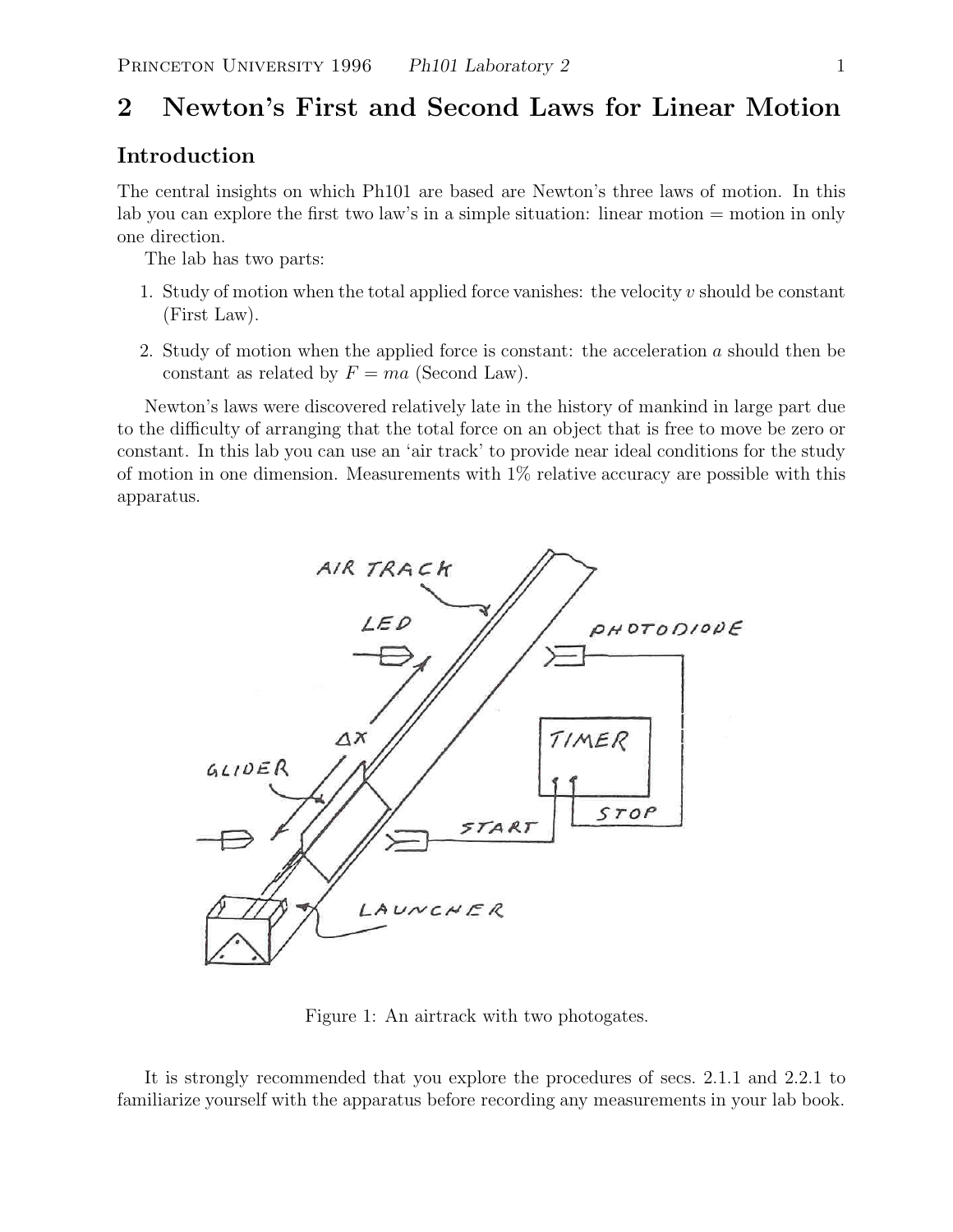## **2.1 The First Law**

After you launch a 'glider' on an air track the air flowing out the small holes along the track should balance the force of gravity. If so, the velocity of the glider should remain constant – until acted on by some other force such as the bumper at the end of the air track.

Measurements of the time when the glider is at various positions can be made with 'photogates' = pairs of light-emitting diodes (LED) and phototransistors that are connected to your lab PC via the game port. The phototransistor detects when the light beam from the LED is either blocked or unblocked and the computer records the time of these events. The light from the LED is in the infrared, that is, of wavelengths too long to be seen by your eye (like that used with television remote controls). Figure 1 sketches the setup for an air track with two photogates. Four photogates are available in the present lab.

The manufacturer claims that the accuracy of time measurements with the photogates is 0.0001 sec.

*The photogate timing is controlled via the* dos *program* pt *in directory* c:\timer*. Appended to this writeup is a summary of the menus of this program, and a timing diagram for the various modes of use. Select* Photogate Status Check *to verify that all four of your photogates respond to blocking and unblocking of the light path.*

*Position the four photogates to cover the range over which the glider can move when the tape and hanging weight are attached. The tape will slide over the curved arm at the opposite end of the air track from the launcher. This tape will not be used until part 2.2 but you can save time later by choosing appropriate locations now. The glider must pass through the photogates in 1-2-3-4 order as determined by the labels on the small interface box. The glider must be started before any part of it intercepts the first phototgate, and must completely pass thorugh the 4th photogate before the hanging weight hits the floor.*

#### **2.1.1 Leveling the Air Track Via Comparison of Time Intervals**

If the total force on an object vanishes the velocity of the object should be constant (possibly zero). Use the Four Gates option of the Gate Timing Modes of the timer program to record the time intervals during which a moving glider interrupts the photogate beams as it travels along the air track. If the velocity is constant these intervals should, of course, be equal.

*The* Normal Display *mode permits you to view the results of several successive timing runs.*

*Use a rubber band with the fork at one end of the air track to launch the glider. The four time intervals displayed on the computer should be nearly equal. If they increase or decrease from beginning to end the air track may not be level; if so, adjust the level and repeat until uniform times are observed. Be sure to tighten the lock nut (if present) on the jack screw after each adjustment.*

*The goal is that all four time intervals be equal to 1/2%. As you near this goal you may notice small variations between different photogate times that suggest the air track is bent slightly.*

*You can take multiple readings more conveniently if you do not slide the glider back through the first photogate, since this triggers the measurement sequence. Lift the glider off the track after a measurement and place it by the launcher for the next data sample. If*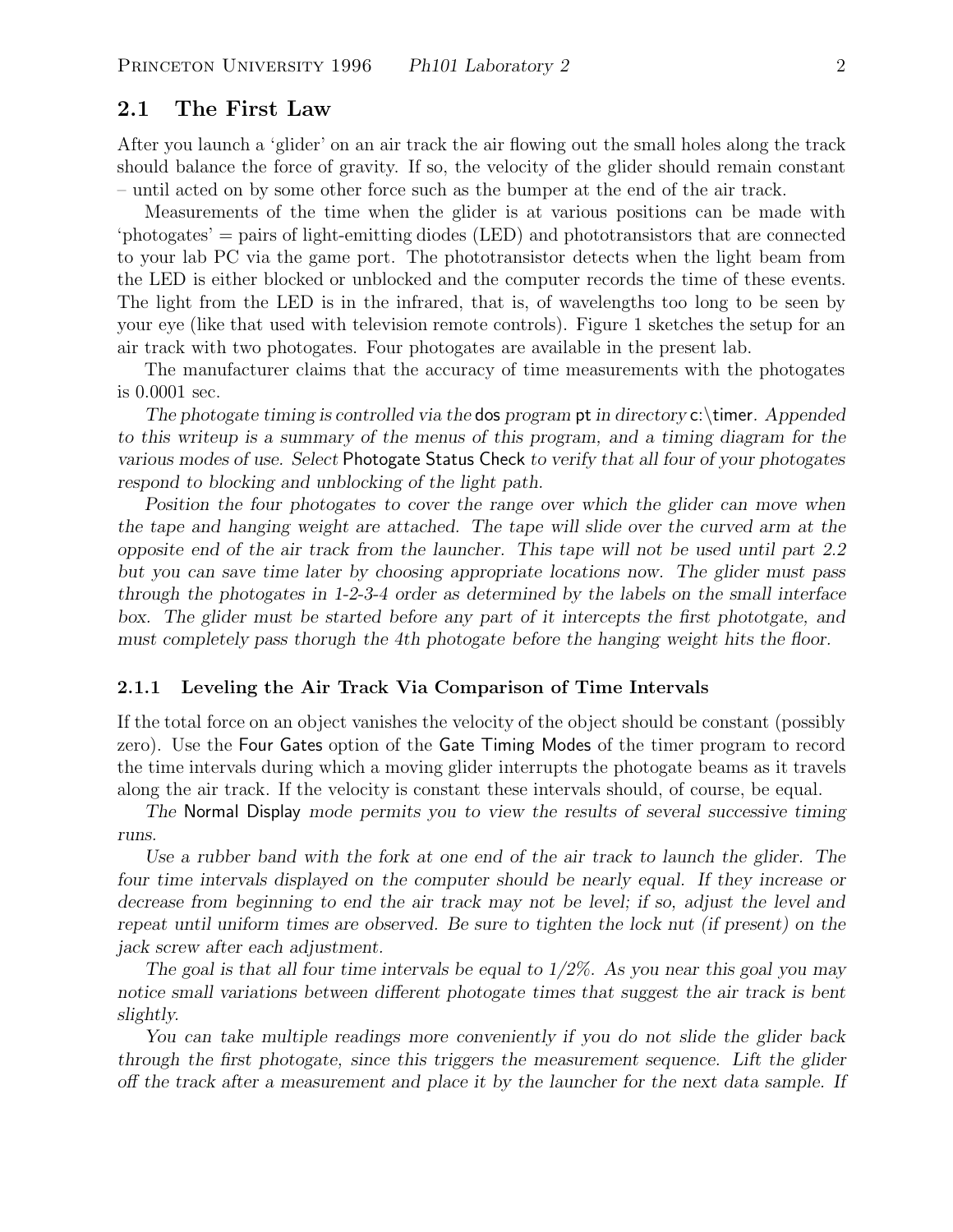*you collect garbled measurements you can, of course, start over, but also you can delete the garbled lines later with the* Delete Data *command of the* Data Analysis Options *menu.*

*Once the track is level, practice launching the glider until you achieve roughly 2-3% reproducibility from launch to launch. Then record a data set containing at least 5 good launches. Print this data set for your lab book.*

*In this Lab each group can share data sets.*

#### **2.1.2 Distance** *vs.* **Time**

After you have obtained satisfactory results with the Four Gates timing mode, perform a study of distance *vs.* time using the Gate and Pulse (4 Gates) mode under the Miscellaneous Timing Modes menu. Analyze your data for a possible acceleration a according to the relation

$$
x = x_0 + v_0 t + \frac{1}{2} a t^2,
$$
\n(1)

and determine if a is 'small' and what  $\Delta v/v_0$  it corresponds to.

*First determine the positions at which the glider intercepts the photogates. With the air off, slide the glider away from the launcher until it just blocks the first photogate. Record the position (and error estimate!) of the leading edge of the glider using the scale on the air track. Then slide the glider away from the launcher until its trailing edge just unblocks the photogate and record the position. Similarly for gates 2-4.*

*As a check, also record the length of the aluminum plate on the glider that passes through the photogate. This should equal the difference between the positions at which the leading and trailing edge of the glider intercepts each gate.*

*If it happens that you launch the glider from the end of the scale with large numbers your velocities will be negative.*

*Launch the glider with the rubber band as before and collect at least 5 data samples in which 7 times are recorded for each sample. Use the option* Display Table of Data *to make a first evaluation of the quality of your data. For each column the standard deviation should be small compared to the mean. Also, the means of columns 1, 3, 5 and 7 should be nearly equal if the acceleration is small. When you have a good data set save it to a disk file with a* .dat *extension and print it for your lab book.*

*Use the program* StatMost *for detailed analysis of your data. Exit the timer program to* dos *and type* win *to start* Windows*. Click on the* StatMost *icon in the* Phys101 *window. Start a new sheet document and click on* Import Data *using your* .dat *file. Choose* Delimited *with* Comma *and import only the lines of data, probably beginning with line 11 and not including the last (*"EOF"*) line of the file.*

*The following procedure can be used to average your several data samples. First interchange rows and columns of your spreadsheet by clicking on* Data *and then on* Transpose*. Bring up the* Row Statistics *window by clicking on* Statistics *and then dragging on* Summaries *and then on* Row Statistics*. Choose only the* Mean *option and click on* OK *to create a new column that will contain the mean of the selected columns (the default is all columns selected).*

*Convert the 7 time intervals into cumulative times as follows. Note that the first row does not contain times but rather just column numbers. Replace the value of the first row of the*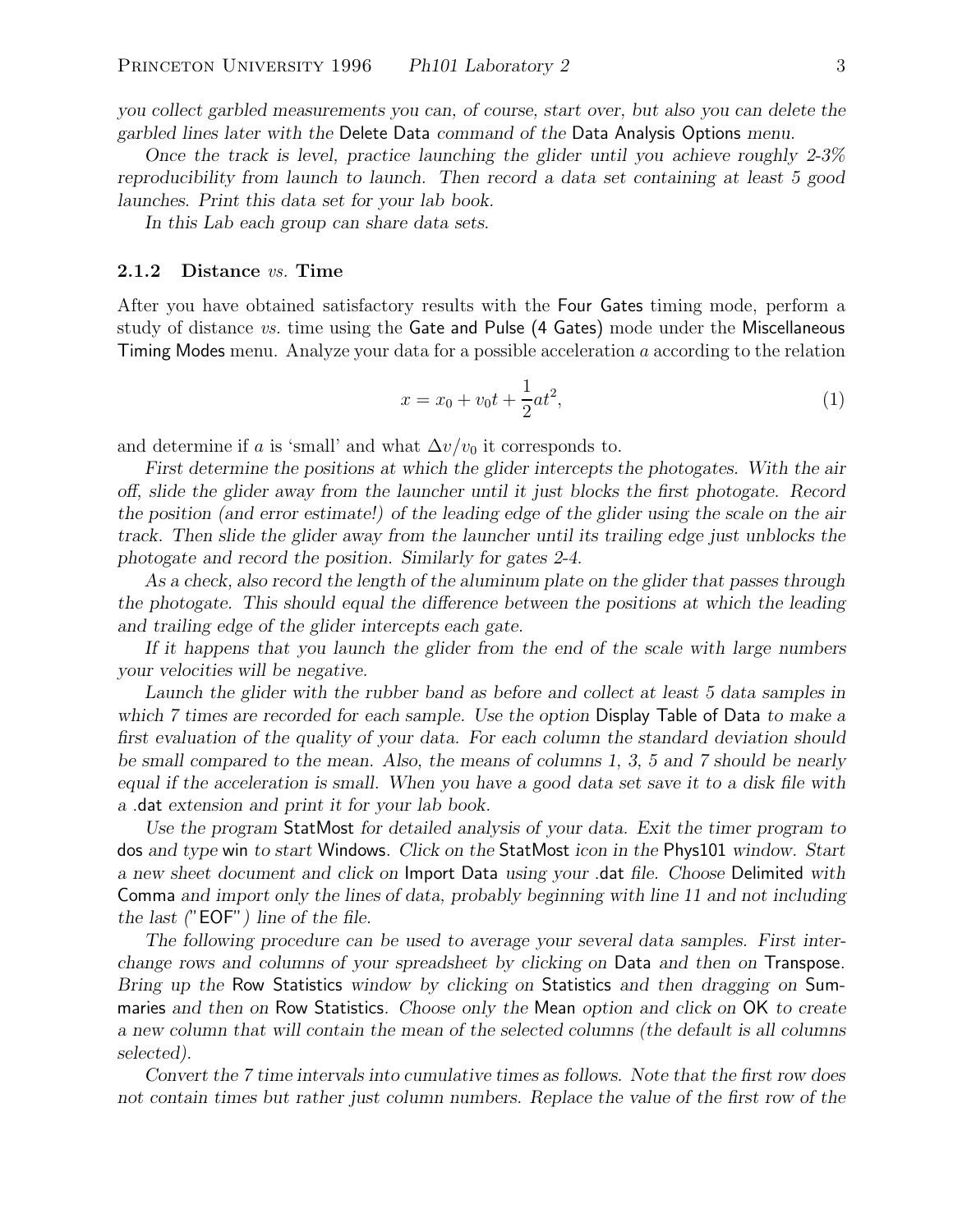Mean *column with a 0 by clicking on that box, typing 0 in the data-entry box at the top of the spreadsheet, and then hit* Enter/Return*. This adds an initial data point corresponding to* t = 0 *to your data set. Bring up the* Accumulate *window by clicking on* Data*, then dragging on* Transform *and then on* Accumulate*. Select only the* Mean *column and click on* OK *to create a new column labelled* Accum *that contains the cumulative sums of the times. It may be helpful to relabel the new* Accum *column as* Time*.*

*Fill the first empty column with the 8 distances (in cm) you recorded earlier corresponding to the position of the glider when it blocks and unblocks the 4 photogates. Click on the top box of the empty column and type the first distance in the data entry box. Hit* Enter/Return *to enter the value into the spreadsheet; type in the second distance, etc. Label this column as* Distance*.*

Save *your spreadsheet by clicking on* File *and* Save As... *and typing a filename with a* .dmd *extension.*

*Finally, fit the distances to a second-order polynomial in time (i.e., to eq. (1)) and graph your results. Click on* Analyses *and drag on* Polynomial Regression *to fit your data. In the* Polynomial Regression *window choose* Order *as 2, and* Show Option *as* Graph*. To avoid cluttering your spreadsheet with extra columns, turns off all the* Save Option*s. Select the column with the accumulated times as* X: Independent *and the column with distances as* Y: Dependent*. Click on* OK *to produce the graph and a summary of the fit results. You can relabel the axes of your graph by double clicking on the existing label and typing a new one in the window that pops up.* Save *the graph with the same name as your spreadsheet but with a* .dmg *extension.* Print *the graph and also the summary window (labelled* \$RES000n.TXT*).*



Distance vs. Time for Zero Force

Figure 2: Sample graph of data on distance *vs.* time for zero force.

Figure 2 shows a sample graph of distance *vs.* time which appears to have nearly constant slope, corresponding to nearly uniform velocity.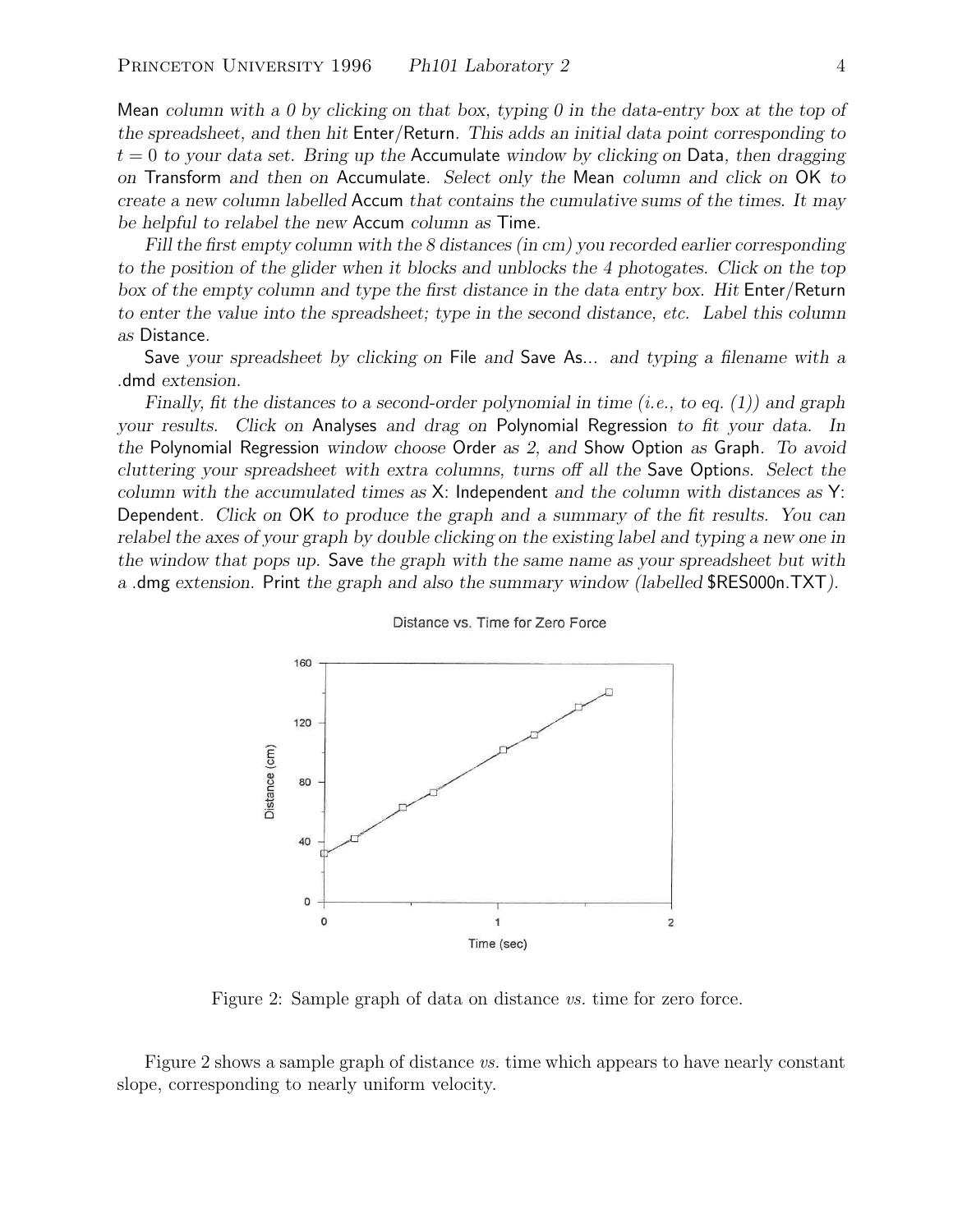Scroll down the \$RES000n.TXT window to find the Table of Estimates which includes the fit Estimate and Standard Error for coefficients <sup>c</sup>*i* of Order <sup>i</sup> according to

$$
x = c_0 + c_1 t + c_2 t^2. \tag{2}
$$

Comparing with eq. (1) we see that  $c_1 = v_0$  and  $c_2 = a/2$ . How large is your observed acceleration compared to that of gravity? Is your observed acceleration significantly different from zero, using the Standard Error reported by the computer as the measure of significance? The Table of Estimates reports the t-Value for each fit coefficient; this is just the number of standard deviations the coefficient is away from zero. The P-Value is the computer's estimate of the probability that the fit coefficient is actually zero (based on eq. (6) of Lab 1 for the bell curve.

Another measure of the significance of the observed acceleration is the resulting change in velocity,  $\Delta v = at$ , over the time of your measurements. What is  $\Delta v/v_0$  for your data?

## **2.2 The Second Law**

#### **2.2.1 Air Track with Constant Force**

According to Newton, if a constant force is applied to a system it should undergo a constant acceleration a and its motion should obey eq. (1). *To study this, attach a tape to your air-track glider of mass* M *and hang a weight* m = 15*-20 gm from the other end of the tape. The tape should pass over the curve section appended to the air track and air should be flowing out of the holes in this appendage. If necessary, adjust the air-flow rate with the small thumb screw. Use the technique of sec. 2.1.2 to measure the resulting acceleration when the glider is released from rest.*

*Take at least 5 data samples, all with the glider released from rest at the same position. Remeasure the positions of the 4 photogates after collecting your data – in case the photogates have been bumped. Weigh your and the hanging mass to determine* M *and* m*. Figure 3 shows a sample data analysis.*

The total mass of your system is  $M + m$  while the total force is just that of gravity on the hanging mass, *i.e.*, mg. Hence Newton's second law tells us that

$$
a = \frac{m}{M+m}g.\tag{3}
$$

Invert this to make an estimate of g based on the results of the second-order fit to your (averaged) data on distance *vs.* time. Include the corresponding error estimate. If your value of q differs from the standard value of 980 cm/s<sup>2</sup> by more than twice the error estimate something is likely wrong; if so, recheck your analysis procedure and if necessary take new data.

You might wish to see what happens if you fit your data to a third-order polynomial. If the acceleration is really constant the third-order fit coefficient should be zero within its error estimate.

### **2.2.2 Simplified Error Estimate**

Since the above procedures are a bit complicated it is useful to think about a simplified version. From this we can make a quick estimate of the accuracy of the measurement of  $g$ .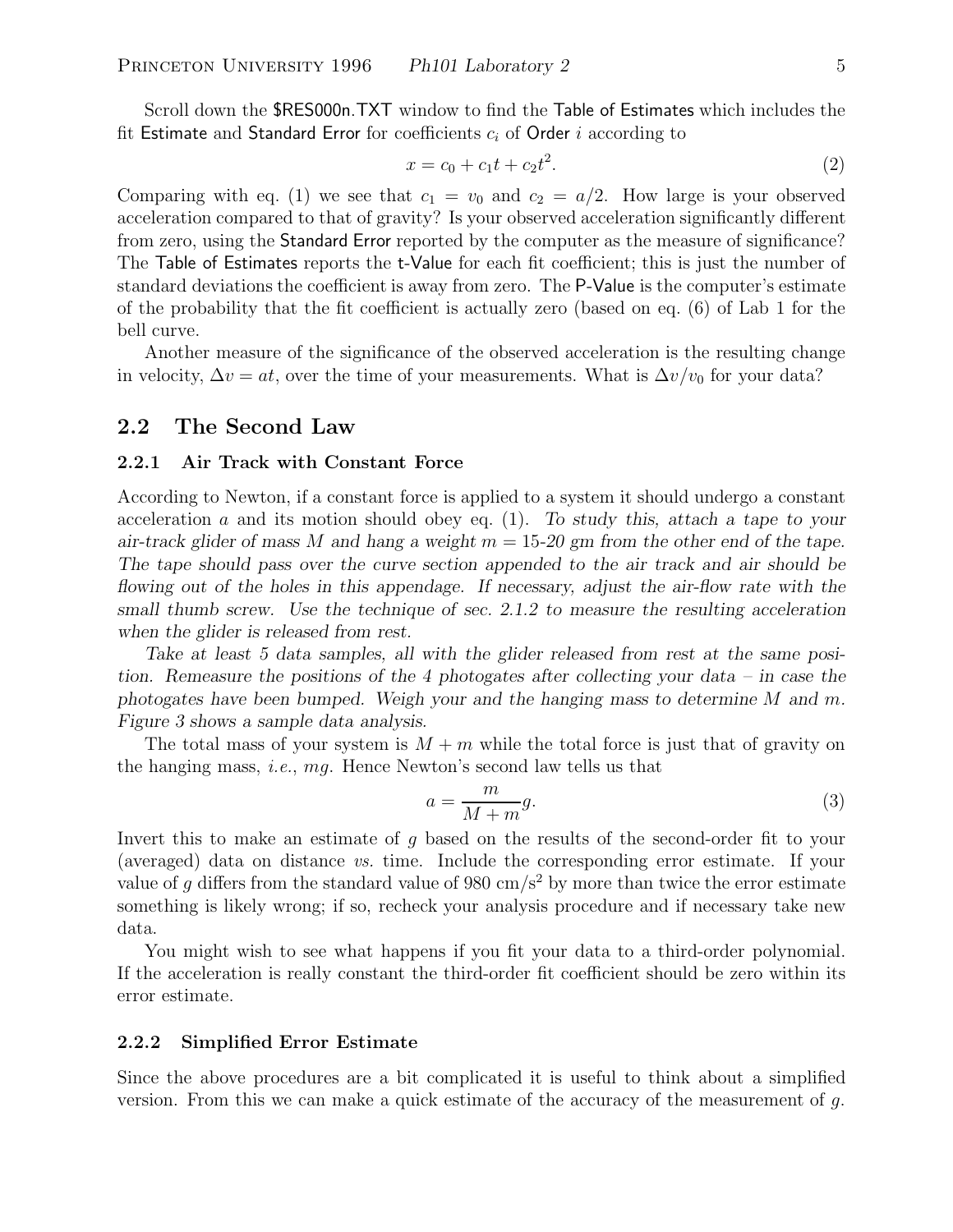Distance vs. Time for Constant Force



Figure 3: Sample graph of data on distance *vs.* time for constant force.

The simplification is to suppose the glider was released from rest at the position of the first photogate which is at  $x_0 = 0$ . Then we should have

$$
x = \frac{1}{2}at^2
$$
, so that  $a = \frac{2x}{t^2}$ , and hence  $g = \frac{M+m}{m}\frac{2x}{t^2} \approx \frac{M}{m}\frac{2x}{t^2}$ , (4)

using eq. (3). Then according to eq. (16) of Lab 1

$$
\frac{\sigma_g}{g} \approx \sqrt{\left(\frac{\sigma_M}{M}\right)^2 + \left(\frac{\sigma_m}{m}\right)^2 + \left(\frac{\sigma_x}{x}\right)^2 + 4\left(\frac{\sigma_t}{t}\right)^2} \approx \sqrt{\left(\frac{\sigma_m}{m}\right)^2 + \left(\frac{\sigma_x}{x}\right)^2},\tag{5}
$$

since  $M \gg m$  but  $\sigma_M \approx \sigma_m$ , and  $\sigma_t$  is claimed to be small.

Taking x to be the distance between the first and last photogates, make estimates of  $\sigma_x$ and  $\sigma_m$  to evaluate  $\sigma_g/g$  according to eq. (5). How does the simplified estimate compare that your result obtained from the computer analysis, and with  $\Delta g/g = g_{\text{measured}}/980 - 1$ ?

# **2.3 Falling Object**

After completing the above analyses, make a measurement of  $q$  using a falling object: a 'picket fence' consisting of a piece of plastic with 12 pieces of tape on it at equal intervals (Fig. 4).

*Remove the first photogate from the air track and position it so the picket fence can be dropped vertically through the gate. Exit* StatMost *and* Windows *and restart program* pt*. Choose the* Motion Timer *option. Hold the picket fence with its lower end just above the photogate and drop it. Press* Enter/Return *to end the data collection. If the data sample does not include 11 time intervals, try again.*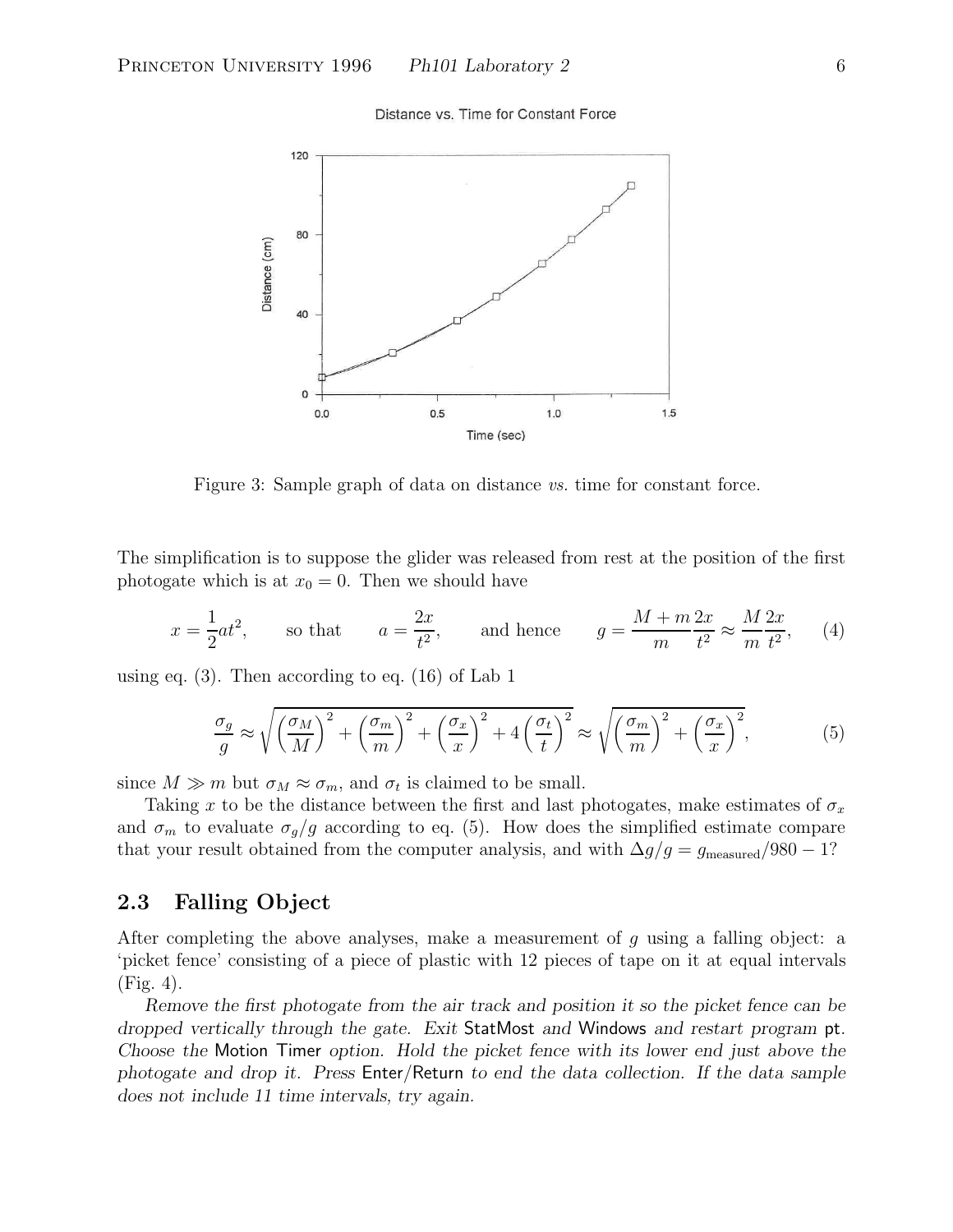

Figure 4: The 'picket fence'. Measure the distance d.

The program pt can be used for data analysis consisting of fitting a straight line to a graph, but it cannot perform a polynomial fit. So instead of studying eq. (1), you can study the dependence of velocity on time for a falling object:

$$
v = v_0 + gt.
$$
\n<sup>(6)</sup>

*To analyse your data choose* Data Analysis Options *from the main menu. Then choose* Graph Data *and* Velocity vs. Time*. This option assumes you have used a picket fence and asks you to enter the spacing* d *(see Fig. 4) in meters. The program then calculates a velocity*  $v = d/\Delta t$  *for each time interval*  $\Delta t$  *in your data sample. For* Graph Style *choose* Point Protectors*,* Regression Line *and* Statistics*. Accept the default scaling options and hit* Enter/Return *to produce the graph. Figure 5 is an example.*

Figure 5: Example of the analysis of data from a falling picket fence.

The parameter M from the analysis is the slope of the velocity *vs.* time curve, which should just be g. Record this value and the corresponding error estimate. Repeat the whole procedure 10 times. Print one graph for your lab notebook.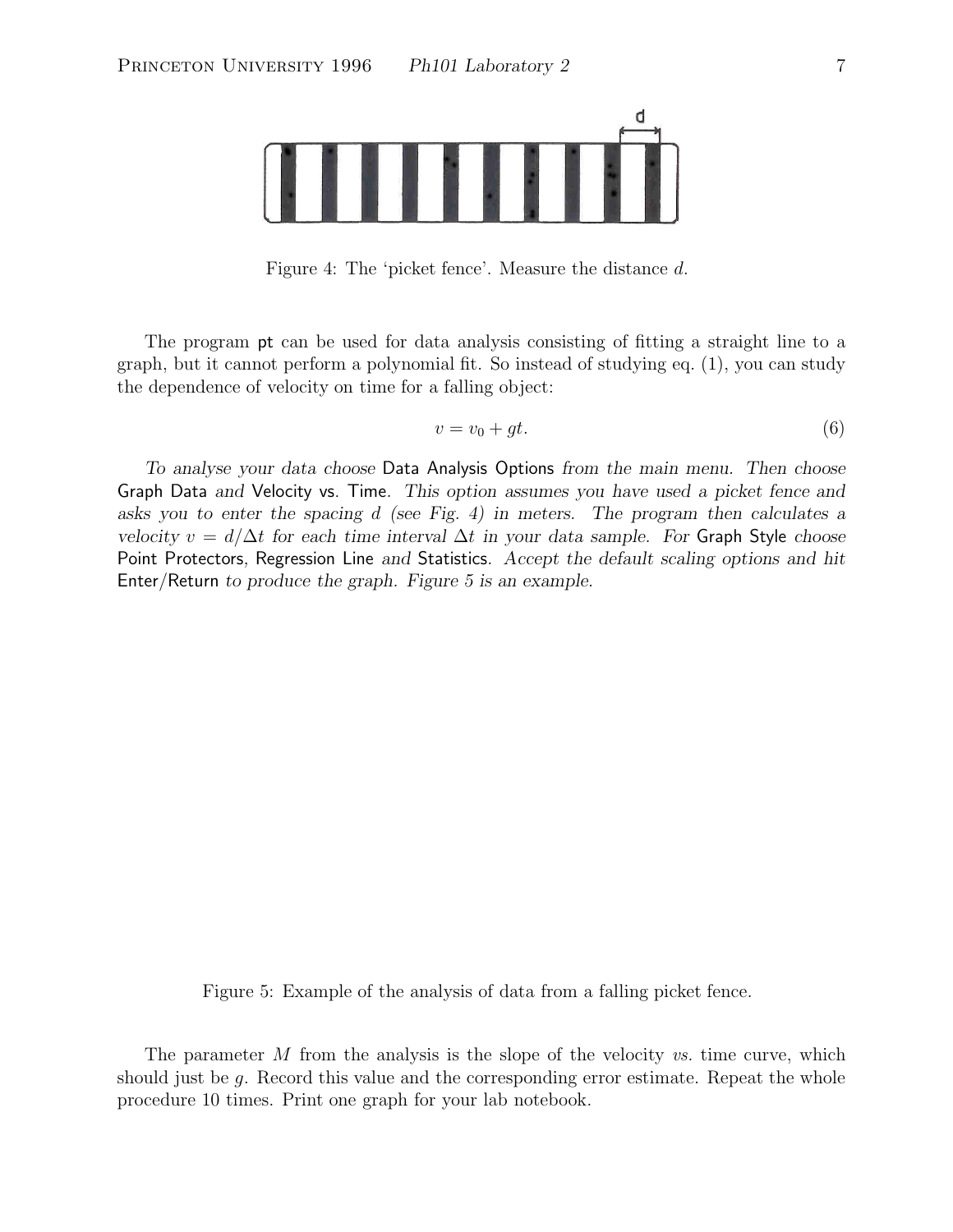Determine the mean and standard deviation of your 10 measurements of  $g$ , and plot a histogram of the 10 values. For this you could exit pt and run StatMost under Windows and use the procedure outlined in sec. 1.4 of Lab 1. How does the standard deviation of your 10 measurements of  $g$  compare with the error estimate provided by program  $pt$ ?

Recalling the simplified error analysis of sec. 2.2.2, do you expect a better measurement of g from the method of this section or from that of sec. 2.2.1?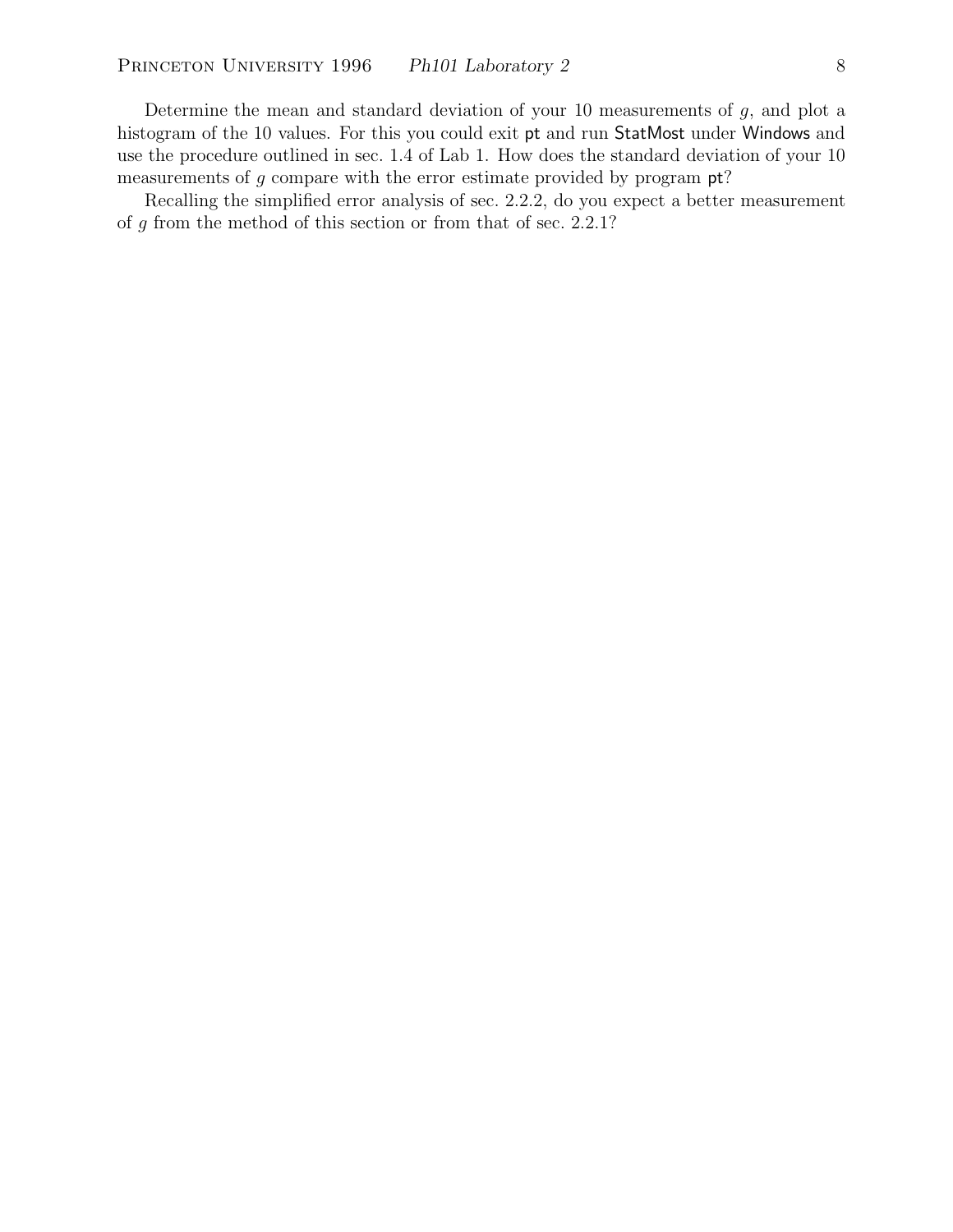# **2.4 Appendix: Polynomial Regression**

In this technical Appendix we sketch the formalism used in the polynomial regression method for fitting data. This is a generalization of the method of linear regression.

We start with a set of data  $(x_i, y_j)$ ,  $j = 1,...m$ , and we wish to fit these data to the polynomial

$$
y(x) = \sum_{i=0}^{n} c_i x^i.
$$
 (7)

In general each measurement  $y_j$  has a corresponding uncertainty  $\sigma_j$ . That is, if the measurements were repeated many times at coordinate  $x_j$  the values of  $y_j$  would follow a gaussian distribution of standard deviation  $\sigma_j$ . We indicate below how the programs pt and StatMost proceed in the absence of input data as to the  $\sigma_i$ .

Because of the uncertainties in the measurements  $y_j$  we cannot expect to find the ideal values of the coefficients  $c_i$ , but only a set of best estimates we will call  $\overline{c}_i$ . However, we will also obtain estimates of the uncertainties in these best-fit parameters which we will label as  $\sigma_{\overline{c}_i}$ . The best-fit polynomial is then

$$
\overline{y}(x) = \sum_{i=0}^{n} \overline{c}_i x^i.
$$
 (8)

The method to find the  $\bar{c}_i$  is called least-squares fitting as well as polynomial regression because we minimize the square of the deviations. We introduce the famous *chi square*:

$$
\chi^{2} = \sum_{j=1}^{m} \frac{(y_{j} - \overline{y}(x_{j}))^{2}}{\sigma_{j}^{2}} = \sum_{j}^{m} \frac{(y_{j} - \sum_{i}^{n} \overline{c}_{i} x_{j}^{i})^{2}}{\sigma_{j}^{2}}.
$$
\n(9)

Note that  $\exp(-\chi^2/2)$  is the (un-normalized) probability distribution for observing a set of variables  $y_i$  supposing the true values of the coefficients are  $\overline{c}_i$ .

A great insight is that  $\exp(-\chi^2/2)$  can be thought of another way. It is also the (unnormalized) probability distribution that the polynomial coefficients have values  $c_i$  given that the measurements have values  $y_j$ . Expressing this in symbols,

$$
\exp(-\chi^2/2) = \text{const} \times \exp\left(-\sum_{k}^{n} \sum_{l}^{n} \frac{(c_k - \overline{c}_k)(c_l - \overline{c}_l)}{2\sigma_{kl}^2}\right),\tag{10}
$$

or equivalently

$$
\chi^2/2 = \text{const} + \sum_{k}^{n} \sum_{l}^{n} \frac{(c_k - \overline{c}_k)(c_l - \overline{c}_l)}{2\sigma_{kl}^2}.
$$
 (11)

The uncertainty on  $\overline{c}_k$  is  $\sigma_{kk}$  in this notation. In eqs. (10) and (11) we have introduced the important concept that the uncertainties in the  $\bar{c}_k$  are correlated. That is, the quantity  $\sigma_{kl}^2$ is a measure of the probability that the values of  $c_k$  and  $c_l$  both have positive fluctuations at the same time. In fact,  $\sigma_{kl}^2$  can be negative indicating that when  $c_k$  has a positive fluctuation than  $c_k$  has a correlated negative and then  $c_l$  has a correlated negative one.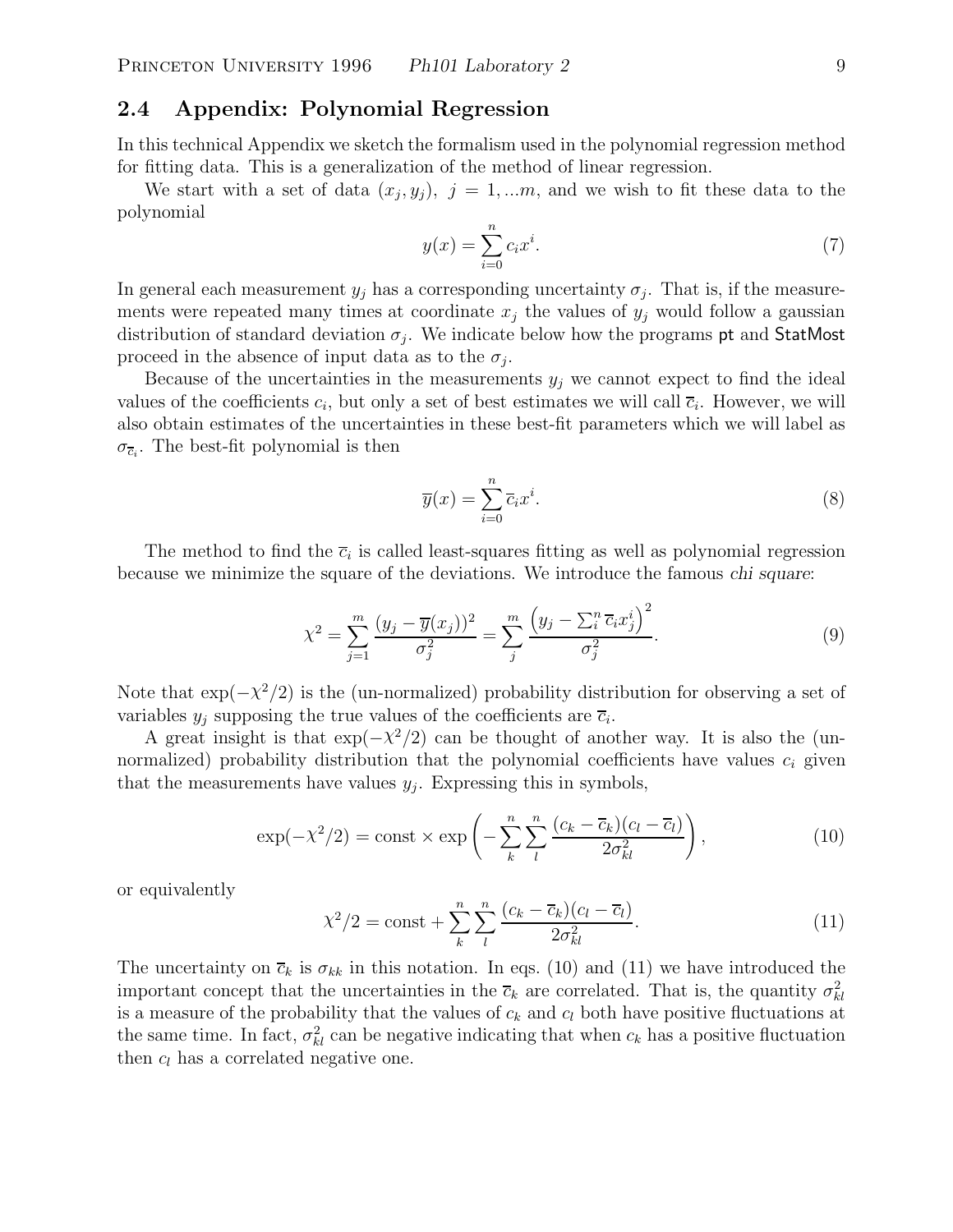One way to see the merit of minimizing the  $\chi^2$  is as follows. According to eq. (11) the derivative of  $\chi^2$  with respect to  $c_k$  is

$$
\frac{\partial \chi^2 / 2}{\partial c_k} = \sum_{l}^{n} \frac{c_l - \overline{c}_l}{\sigma_{kl}^2},\tag{12}
$$

so that all first derivatives of  $\chi^2$  vanish when all  $c_l = \overline{c}_l$ . That is,  $\chi^2$  is a minimum when the coefficients take on their 'best-fit' values  $\overline{c}_i$ . A further benefit is obtained from the second derivatives:

$$
\frac{\partial^2 \chi^2 / 2}{\partial c_k \partial c_l} = \frac{1}{\sigma_{kl}^2}.
$$
\n(13)

 $\partial c_k \partial c_l$   $\sigma_{kl}^2$ <br>In practice we evaluate the  $\chi^2$  according to eq. (9) based on the measured data. Taking derivatives we find

$$
\frac{\partial \chi^2/2}{\partial \overline{c}_k} = \sum_j^m \frac{\left(y_j - \sum_i^n \overline{c}_i x_j^i\right)\left(-x_j^k\right)}{\sigma_j^2} = \sum_i^n \sum_j^m \frac{\overline{c}_i x_j^i x_j^k}{\sigma_j^2} - \sum_j^m \frac{y_j x_j^k}{\sigma_j^2},\tag{14}
$$

and

$$
\frac{\partial^2 \chi^2 / 2}{\partial \overline{c}_k \partial \overline{c}_l} = \sum_j^m \frac{x_j^k x_j^l}{\sigma_j^2} \equiv M_{kl}.
$$
 (15)

To find the minimum  $\chi^2$  we set all derivatives (14) to zero, leading to

$$
\sum_{i}^{n} \sum_{j}^{m} \frac{x_j^i x_j^k}{\sigma_j^2} \overline{c}_i = \sum_{j}^{m} \frac{y_j x_j^i}{\sigma_j^2} \equiv V_k. \tag{16}
$$

Using the matrix  $M_{kl}$  introduced in eq. (15) this can be written as

$$
\sum_{i}^{n} M_{ik}\overline{c}_{i} = V_{k}.\tag{17}
$$

We then calculate the inverse matrix  $M^{-1}$  and apply it to find the desired coefficients:

$$
\overline{c}_k = \sum_{l}^{n} M_{kl}^{-1} V_l. \tag{18}
$$

Comparing eqs. (13) and (15) we have

$$
\frac{1}{\sigma_{kl}^2} = M_{kl}.\tag{19}
$$

The uncertainty in best-fit coefficient  $\overline{c}_i$  is then reported as

$$
\sigma_{\overline{c}_i} = \sigma_{ii} = \frac{1}{\sqrt{M_{ii}}}.\tag{20}
$$

Programs **pt** and StatMost do not provide you directly with the values of  $\sigma_{ij}$  when  $i \neq j$ , but these values are used in the calculation of the confidence bands described below.